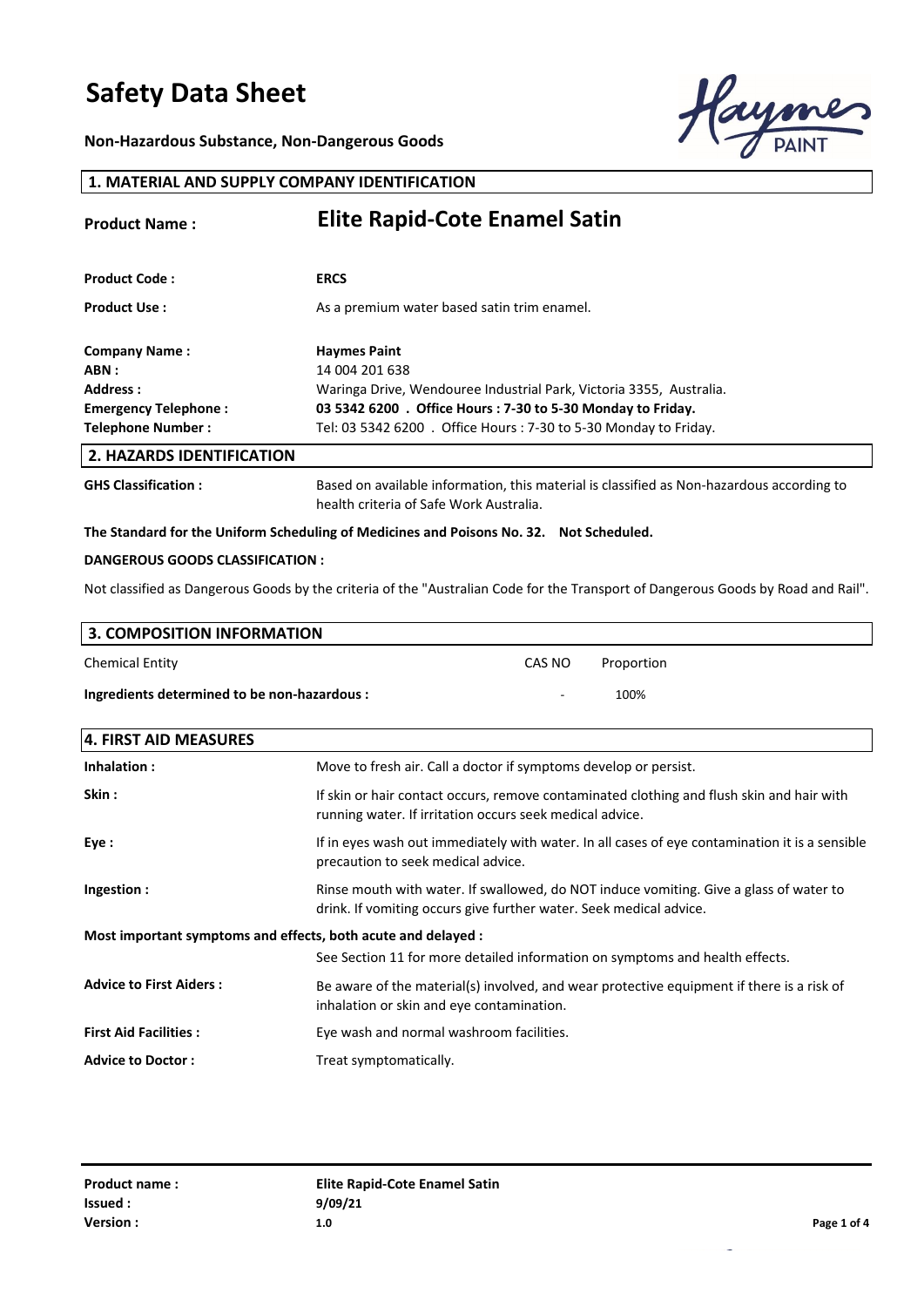### **5. FIRE-FIGHTING MEASURES**



| <b>5. FIRE-FIGHTING MEASURES</b>                                                                                                     |                                                                                                                                                                                                                                                                                                                                                                                                                                                                                        |
|--------------------------------------------------------------------------------------------------------------------------------------|----------------------------------------------------------------------------------------------------------------------------------------------------------------------------------------------------------------------------------------------------------------------------------------------------------------------------------------------------------------------------------------------------------------------------------------------------------------------------------------|
| <b>Specific Hazards:</b>                                                                                                             | Non-combustible material.                                                                                                                                                                                                                                                                                                                                                                                                                                                              |
| Fire fighting further advice :                                                                                                       | Not combustible, however following evaporation of aqueous component residual material<br>can burn if ignited. On burning may emit toxic fumes. Fire fighters to wear self-contained<br>breathing apparatus and suitable protective clothing if risk of exposure to vapour or<br>products of combustion.                                                                                                                                                                                |
| <b>Hazchem Code:</b>                                                                                                                 | Not applicable                                                                                                                                                                                                                                                                                                                                                                                                                                                                         |
| Suitable extinguishing media :                                                                                                       | If material is involved in a fire use water fog (or if unavailable fine water spray), foam, dry<br>agent (carbon dioxide, dry chemical).                                                                                                                                                                                                                                                                                                                                               |
| <b>6. ACCIDENTAL RELEASE MEASURES</b>                                                                                                |                                                                                                                                                                                                                                                                                                                                                                                                                                                                                        |
| <b>Small Spills:</b>                                                                                                                 | Wear protective equipment to prevent skin and eye contamination. Wipe up with<br>absorbent (clean rag or paper towels). Allow absorbent to dry before disposing with normal<br>household garbage.                                                                                                                                                                                                                                                                                      |
| Large Spills:                                                                                                                        | Slippery when spilt. Avoid accidents, clean up immediately. Wear protective equipment to<br>prevent skin and eye contamination and the inhalation of vapours. Work up wind or<br>increase ventilation. Contain - prevent run off into drains and waterways. Use absorbent<br>(soil, sand or other inert material). Collect and seal in properly labelled containers or drums<br>for disposal. If contamination of sewers or waterways has occurred advise local emergency<br>services. |
| Dangerous Goods - Initial Emergency Response Guide No :                                                                              | Not applicable.                                                                                                                                                                                                                                                                                                                                                                                                                                                                        |
| 7. HANDLING AND STORAGE                                                                                                              |                                                                                                                                                                                                                                                                                                                                                                                                                                                                                        |
| Handling:                                                                                                                            | Keep out of reach of children. Avoid eye contact and repeated or prolonged skin contact<br>and inhalation of any vapour.                                                                                                                                                                                                                                                                                                                                                               |
| Storage:                                                                                                                             | Store in a cool, dry, well-ventillated place and out of direct sunlight. Store away from<br>incompatible materials described in Section 10. Keep containers closed when not in use.<br>Check regularly for leaks.                                                                                                                                                                                                                                                                      |
| 8. EXPOSURE CONTROLS AND PERSONAL PROTECTION                                                                                         |                                                                                                                                                                                                                                                                                                                                                                                                                                                                                        |
| National occupational exposure standards :                                                                                           | No value assigned for this specific material by Safe Work Australia.                                                                                                                                                                                                                                                                                                                                                                                                                   |
| <b>Biological Limit Values:</b>                                                                                                      | As per the "National Model Regulations for the Control of Workplace Hazardous<br>Substances (Safe Work Australia)" the ingredients in this material do not have a Biological<br>Limit Allocated.                                                                                                                                                                                                                                                                                       |
| <b>Engineering measures:</b>                                                                                                         | Use only in well ventilated areas. Keep containers closed when not in use.                                                                                                                                                                                                                                                                                                                                                                                                             |
| <b>Protective Equipment</b>                                                                                                          | OVERALLS, SAFETY SHOES, SAFETY GLASSES, GLOVES.                                                                                                                                                                                                                                                                                                                                                                                                                                        |
| a final assessment.                                                                                                                  | Wear overalls, safety glasses and impervious gloves. Available information suggests that gloves made from nitrile rubber should<br>be suitable for intermittent contact. However, due to variations in glove construction and local conditions, the user should make                                                                                                                                                                                                                   |
| If risk of inhalation exists, wear organic vapour/particulate respirator meeting the requirements of AS/NZS 1715 and AS/NZS<br>1716. |                                                                                                                                                                                                                                                                                                                                                                                                                                                                                        |
| <b>Hygiene measures:</b>                                                                                                             | Always wash hands before smoking, eating, drinking or using the toilet. Wash<br>contaminated clothing and other protective equipment before storing or re-using.                                                                                                                                                                                                                                                                                                                       |

| Product name: | Elite Rapid-Cote Enamel Satin |             |
|---------------|-------------------------------|-------------|
| lssued :      | 9/09/21                       |             |
| Version:      | 1.0                           | Page 2 of 4 |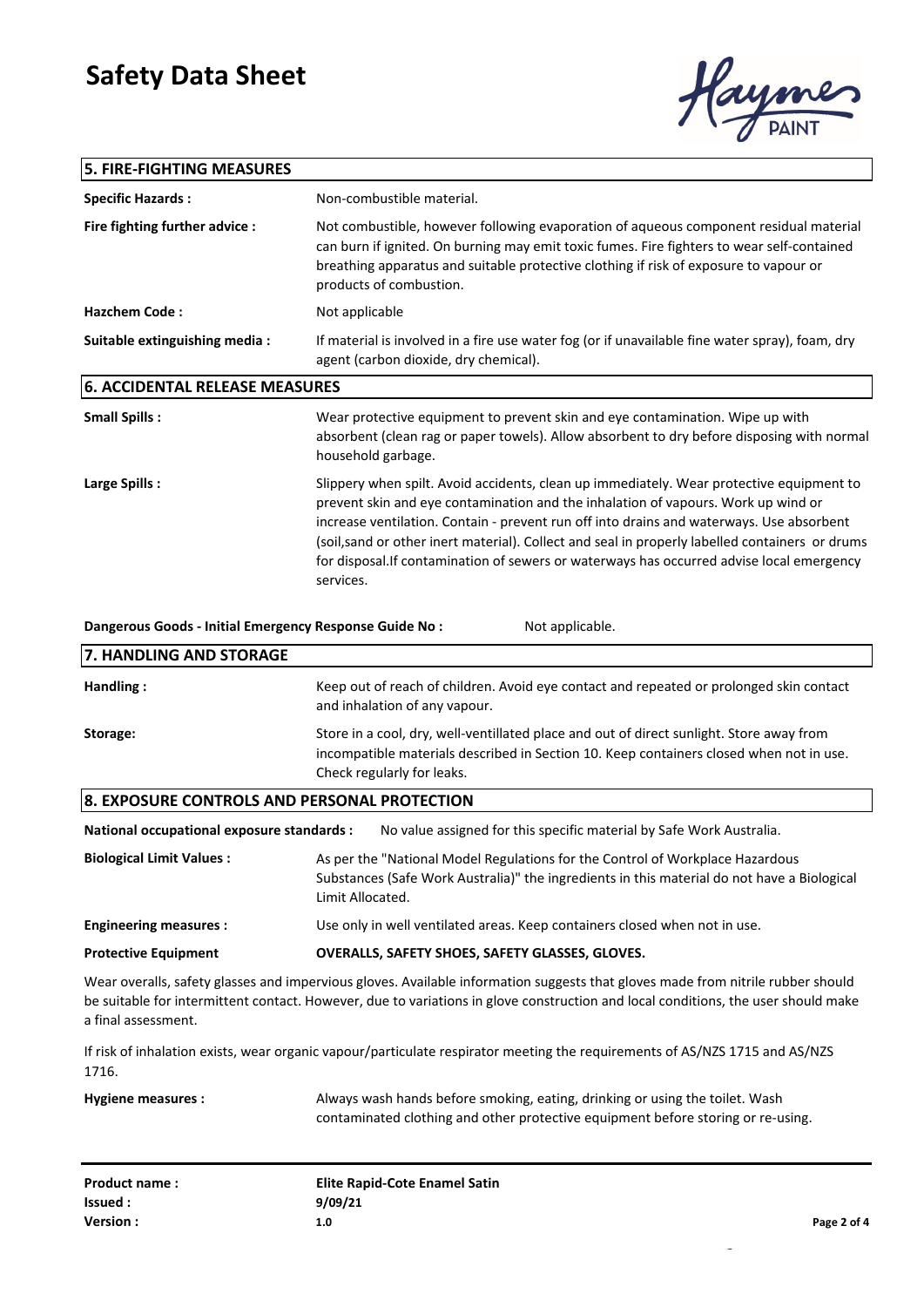

#### **9. PHYSICAL AND CHEMICAL PROPERTIES**

| Appearance:                              | White viscous liquid. |
|------------------------------------------|-----------------------|
| Odour :                                  | Mild                  |
| Odour Threshold:                         | Not Available         |
| Solubility:                              | Miscible in water     |
| Specific Gravity (20 degC):              | $1.4 - 1.5$           |
| Relative Vapour Density (air=1) :        | >1                    |
| Vapour Pressure (20degC) :               | Not available         |
| Flash Point (degC):                      | Not applicable        |
| Flammability Limits (%):                 | Not applicable        |
| Autoignition Temperature (degC) :        | Not applicable        |
| Melting Point/Range (degC):              | Not available         |
| <b>Boiling Point/Range (degC):</b>       | >100                  |
| pH:                                      | 8-10                  |
| Viscosity:                               | Not available         |
| Total Volatile Organic Compounds (VOC) : | Not available         |

| <b>10. STABILITY AND REACTIVITY</b> |                                                                     |
|-------------------------------------|---------------------------------------------------------------------|
| <b>Reactivity:</b>                  | No reactivity hazards are known for this material.                  |
| <b>Chemical stability:</b>          | This material is thermally stable when stored and used as directed. |
| <b>Hazardous reactions:</b>         | No known hazardous reactions.                                       |
| Conditions to avoid:                | Elevated temperatures.                                              |
| Incompatible materials :            | Incompatible with oxidising agents.                                 |
| Hazardous decomposition products :  | Oxides of carbon and nitrogen, smoke and other toxic fumes.         |
|                                     |                                                                     |

#### **11. TOXICOLOGICAL INFORMATION**

No adverse health effects expected if the product is handled in accordance with this Safety Data Sheet and the product label. Symptoms or effects that may arise if the product is mishandled and overexposure occurs are:

| Inhalation:              | Where this material is used in a poorly ventillated area, at elevated temperature or in<br>confined spaces, vapour may cause irritation to mucous membranes and respiratory tract,<br>headache and nausea. |
|--------------------------|------------------------------------------------------------------------------------------------------------------------------------------------------------------------------------------------------------|
| Skin contact:            | Contact with skin may result in irritation.                                                                                                                                                                |
| Ingestion:               | No adverse effects expected, however large amounts may cause nausea and vomiting.                                                                                                                          |
| Eye contact:             | May be an eye irritant.                                                                                                                                                                                    |
| Acute toxicity :         | This product has been classified as Non-hazardous.                                                                                                                                                         |
| <b>Chronic toxicity:</b> | This product has been classified as Non-hazardous.                                                                                                                                                         |

#### **12. ECOLOGICAL INFORMATION**

#### **Avoid contaminating waterways.**

| <b>Ecotoxicity:</b>            | No information available             |             |
|--------------------------------|--------------------------------------|-------------|
| Persistence and degradability: | No information available             |             |
| Mobility:                      | No information available             |             |
| <b>Product name:</b>           | <b>Elite Rapid-Cote Enamel Satin</b> |             |
| Issued :                       | 9/09/21                              |             |
| Version:                       | 1.0                                  | Page 3 of 4 |